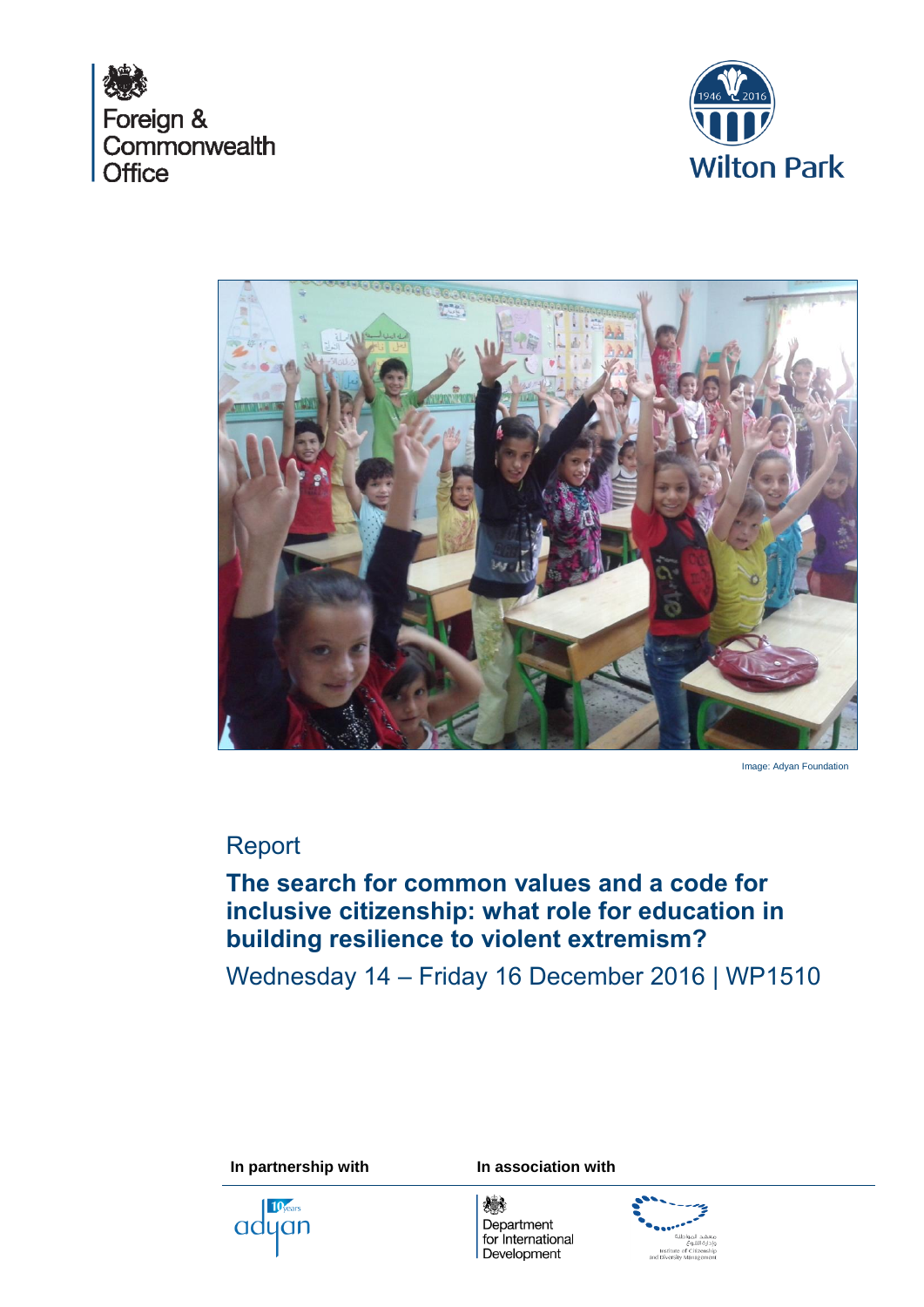

# Report

## **The search for common values and a code for inclusive citizenship: what role for education in building resilience to violent extremism?** Wednesday 14 – Friday 16 December 2016 | WP1510

Education on inclusive citizenship, shared common values and co-existence has been suggested as a key strategy in combatting violent extremism (CVE) – a way to counter its narratives while preventing young people becoming radicalised and building a foundation for future peace and stability.

As the international community seeks to understand how best to combat violent extremism it is clear that, to be sustainable, solutions must go beyond traditional CVE strategies to tackle the conditions that are conducive to extremism. This conference will facilitate an exchange of case studies and approaches which aim to build resilience to radicalisation and extremism through educational systems and curricula with a particular focus on Europe and the Middle East.

This roundtable builds on Wilton Park's April 2016 event on 'Religion, radicalisation and CVE: towards better understanding, policy and practice', the Adyan Foundation's Conference on 'Educational Reforms to counter extremism in the Arab world' held in September 2016, and the October 2016 conference on 'Combating Violent Extremism by building inclusive and pluralist societies' hosted by the Foreign and Commonwealth Office. It will bring together policy makers, education experts, business leaders, academics, and practitioners from relevant countries, to consider how education can foster citizenship and establish common values and to discuss the impact this may have on building resilience against radicalisation and extremism.

## **Key points**

- Though there is no solid evidence of a link between education and PVE, provision of quality education and promotion of human rights are rightful objectives in themselves and can form part of a long-term holistic solution to violent extremism and contribute to building a foundation for future peace and stability.
- ISIS is a revolt from the margins of an unequal and exclusive world where society is viewed to not work for the majority of the population. States need integrated cross-government and cross-sector approaches to effect change at local, national and international levels.
- Part of quality education is fostering and strengthening inclusive citizenship skills, which require all educators to embed core skills (including communication, collaboration, problem solving, critical thinking) and values in all courses and subjects. Teaching common values and equipping students with the knowledge, skills and beliefs enables young people to reject and challenge extremist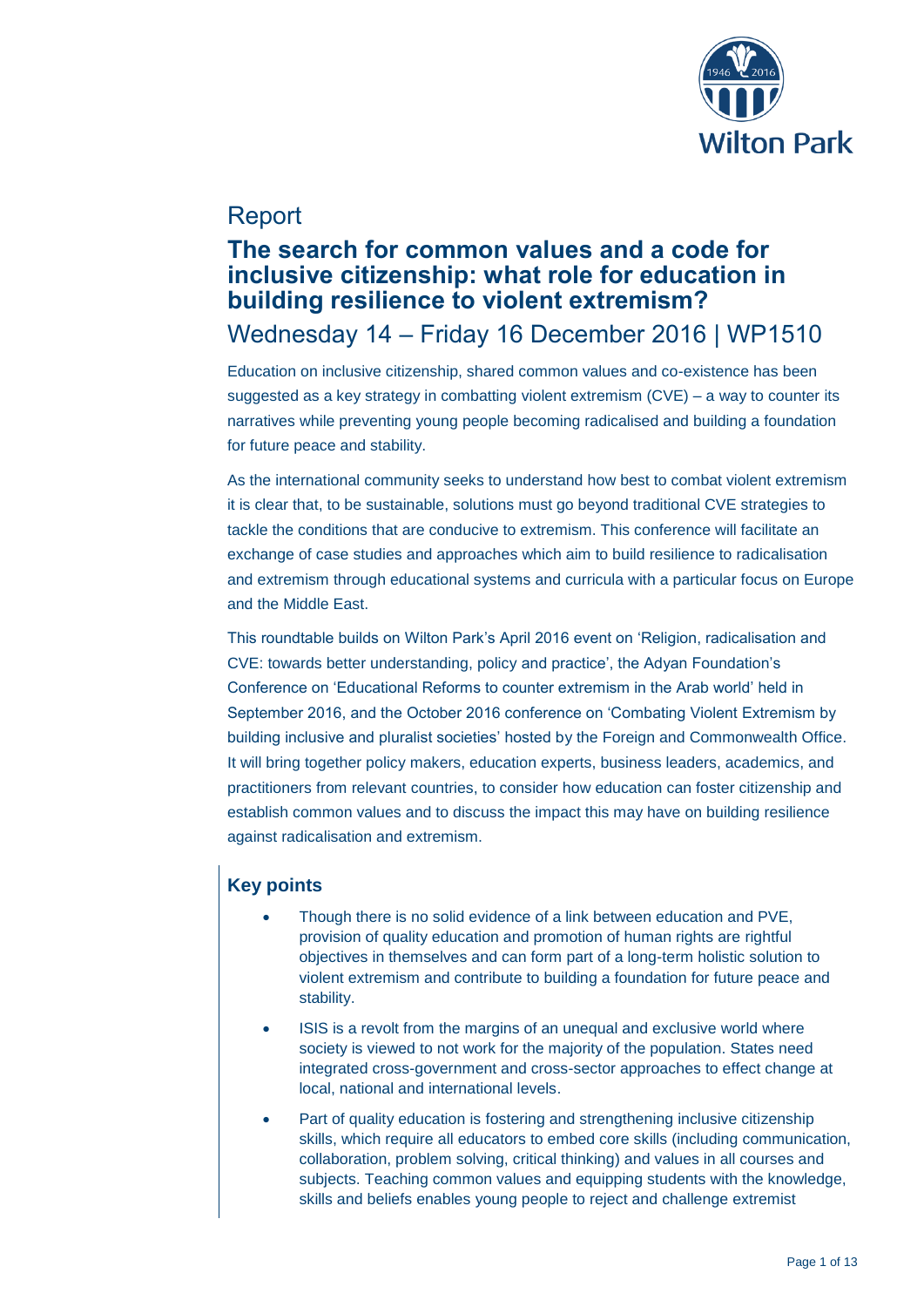ideologies that encourage violence.

 Approaches to building resilience to violent extremism through education need to balance addressing short-term and immediate threats with long-term challenges. Political will is vital to ensure education programmes are designed, funded and implemented with maximum impact. Successful interventions at local level need to be scaled-up to national, regional and international levels without losing the nuances dependent on individual religious, social, political, economic, and cultural contexts.

## **Definitions, concepts and principles**

- 1. The difficulty in defining 'resilience' is underlined by the absence of a direct translation into Arabic. The agreed equivalent is al-manaa3a – enhanced individual and societal immunity vis-à-vis violence and extremism. Such a definition gives a more social dimension to an issue affecting individuals and communities. Thus resilience is the defence, resistance and management of external pressures, threats and risks – and in this case the pull factors of violence extremism.
- 2. Building resilience at an individual level entails building and strengthening the values and skills (such as critical thinking, problem solving) of citizens to face adversity in difficult contexts to arrive at a new interpretation of their life and outlook for the future. We also need to recognise that fundamental or derived values may vary at national, regional and international levels.
- 3. Citizenship is not a state of being but doing actively engaged, responsible and contributing members of society. Building inclusive societies for all requires individuals to rethink their identity and relation to others in order to go beyond tolerance to valuing diversity.
- 4. There are no agreed academic or practitioner definitions of the terms 'radicalisation' and 'extremism' – even the UK government websites use various definitions to describe the phenomena. We need to ensure all stakeholders (especially educators) have the right language to unpick the terms and issues when dealing with vulnerable individuals and communities.
- 5. UNESCO Guiding Principles on Global Citizenship Education:
	- Policy for inclusion and diversity schools can contribute to the attraction to violent extremist groups when they do not fulfil the promise of a learning community. Societies need to build and strengthen an awareness of diversity and difference in an educational context and society at large.
	- Pedagogy for resilience and constructive engagement Educators need to create safe spaces for constructive dialogue and foster self-confidence in students in order for them to make responsible and healthy choices and resist extremist narratives. Media and information literacy is key for learners to criticise and scrutinise media content – resilience is not passive learning.
	- Safe and supportive school environments –Education systems need to adopt a zero tolerance to violence and effective strategies to deal with school-based conflict. (Kenya and Finland have developed policies for schools to raise their levels of happiness and wellbeing and sense of being valued through extracurricula activities).
	- Children at risk The risk indicators and signs are debatable and stigmatisation of certain groups and other risks often hamper reporting. We need to concentrate on pedagogical prevention but also the demand for guidance from educational personnel.
	- Stakeholder cooperation Trust, cooperation and collaboration between educational institutions and sectors of community which can act as credible educative voices (families, religious and cultural communities, law enforcement agencies, former violent-extremists, media and technological companies,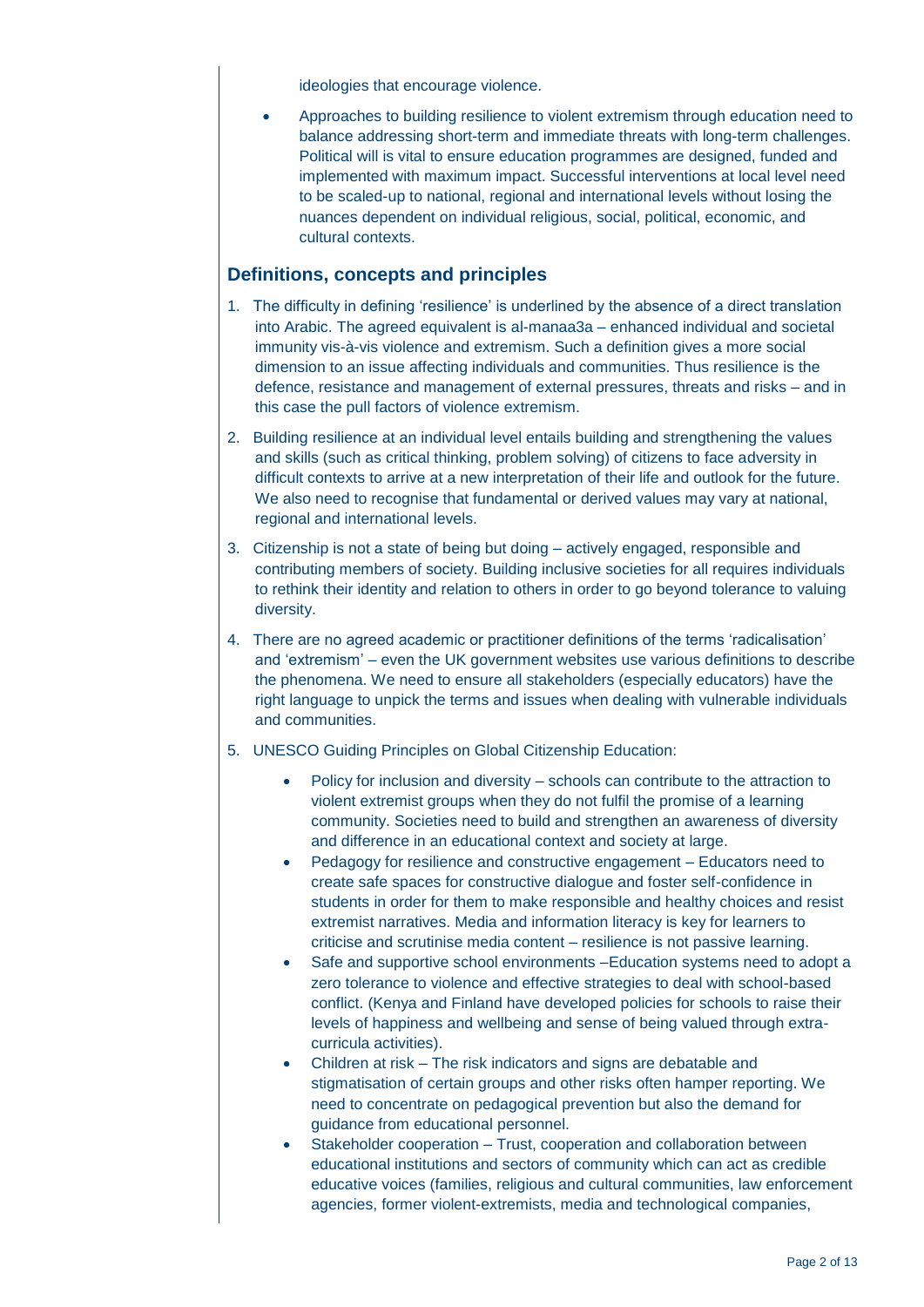young people themselves) are key to driving change and offering opportunities for action against violence and extremism.

6. A key task is to define the values education for inclusive citizenship should promote and their underlying principles. See annex for values and principles proposed by participants during discussion groups.

#### **The link between education and extremism**

- 7. What do we mean by education? The education system is only one side of an individual's socialisation process and is not limited to schools and universities but also includes non-formal education systems such as religious institutions, community centres and families. In these environments, education can be employed as a tool to foster a sense of individual and communal identity, build resilience and skills to counter extremist narratives, and contribute to changing attitudes and behaviours to violence.
- 8. Even the most educated individuals can be inclined towards violence (eg Osama bin Laden) and critical thinking skills are often employed by propagators of violent extremism to exploit the grey areas of religious, socioeconomic and issues to expose vulnerabilities in state systems. Those attracted to Islamic extremist groups are disproportionately from a technical background and students of STEM subjects. This poses the challenge of how can states and educators offer a well-rounded education to strengthen the humanities in Muslim societies?
- 9. Education is both an instigator and 'mitigator' of violent extremism. How education is perceived in society (ie the unequal distribution of resources) can create and strengthen grievances and reinforce feelings of social inequalities and injustices. States need a holistic approach with joined-up policies to avoid transparent contradictions, ie funding both repressive regimes and human rights-based education.
- 10. Are there risks of linking education and extremism explicitly? It is important the immediate objective of preventing violent extremism (PVE) does not undermine or overshadow the broader and longer-term objective of quality education to provide young people with the skills and knowledge to prosper and thrive. Stakeholders need to take care not to endanger the credibility of the education agenda by maintaining a broad focus on building resilience.
- 11. The UK education challenge: in the 2015 calendar year, 1041 students (in schools) were deemed to be at risk of radicalisation and extremism and were referred to CHANNEL– almost seven times the referral rate from the previous year. Does the UK have an overwhelming problem with youth extremism or are teachers now more nervous or concerned about perceptions of the relevant schools or communities?
- 12. Graduating students need to find work to support themselves and avoid attraction and involvement in extremist groups. Education policies cannot be developed in isolation but with employers in the private and public sectors.
- 13. Does the international community have the power, resources, legitimacy and knowledge to transform other states' educational systems, especially given the issues and obstacles faced in the educational systems in their own countries? UK resources and aid budget spent on education in other states is a fraction compared with the £85 billion annual budget allocated for education in Britain. These limited resources coupled with limited understanding of the culture and context of target countries limits expected outcomes.
- 14. Education interventions should be in line with the four Rs framework for determining education systems' ability to build resilience and transform societies following conflict: Redistribution (addressing inequalities); Recognition (respecting difference); Representation (encouraging participation); Reconciliation (dealing with past, present and future injustices).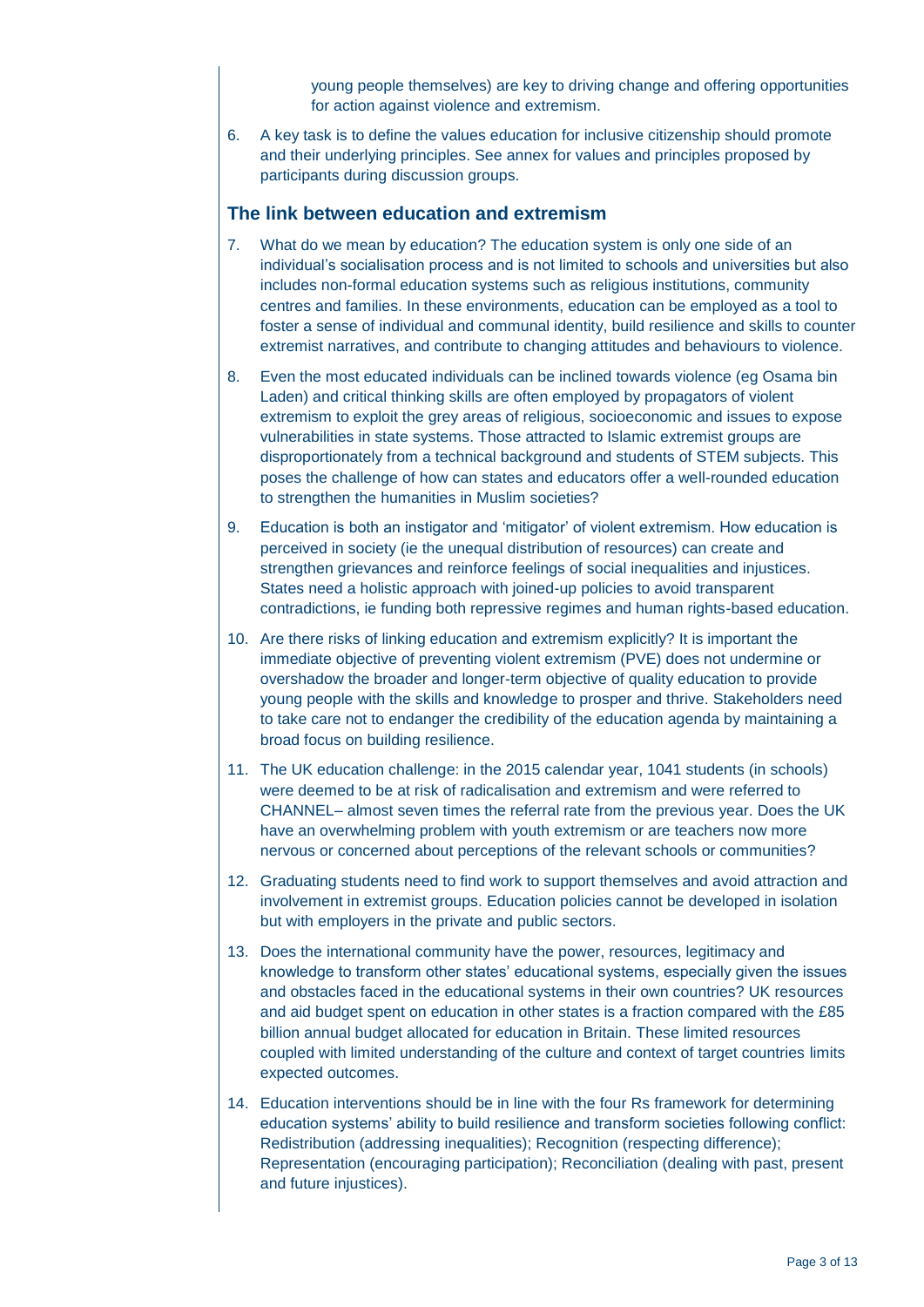## **Challenges and fundamental questions**

Programme design and implementation

- 15. Finding the appropriate language is important in communicating with children and young people as contributors to society. Rather than from a place of suspicion through PVE-targeted rhetoric, educators need to focus on strengthening knowledge and skills rather than targeting vulnerable children for PVE strategies based on assumptions of particular schools or communities.
- 16. How can educators teach universal values (including justice, recognition, solidarity and self-determination) and embed these in all subjects in the curriculum? There needs to be a universal guideline for learners, teachers and schools.
- 17. Religious literacy is at the heart of the challenge of countering extremist narratives and ideologies. Stakeholders need to overcome stereotyping and basic assumptions in education and public policies as the basis for more detailed interventions focused on understanding different religious identities, histories and practices. How can history and religious syllabuses be published without consensus on historical and religious events? Education needs to consider sensitivities, perceptions and accounts of all sectors of society.
- 18. How can strategies and approaches found to be successful at individual or local levels be applied more widely without losing individual impact? Policies need to balance tailor-made efficiency with scaled-up sustainable strategies.
- 19. Extremist ideologies have a diagnostic and prognostic element, identifying the root cause of individual and societal grievance(s) and offering a solution in the extremist cause. The diagnosis of societal issues have relevance but the prognosis of ISIS is the problem – what are states offering to counter the extremist proposal? What can extremist narratives tell us about the faults in our own societies?
- 20. National interests need to be redefined to become compatible with global inclusive citizenship. The mental and physical breakdown of borders witnessed in the Syrian refugee crisis and the rise of Islamist extremism underscores national issues that are now global issues, requiring a coordinated approach at national, bilateral and multilateral levels. States need both strong political will and civil society to change from within, but also dialogue with the other to employ the full support of the international community.

#### **Evidence**

- 21. Many government and civil society approaches to education impacting extremism are currently implemented on the basis of assumptions rather than solid evidence. Research and practice can provide evidence to strategies that work and the contexts in which they can be most successfully implemented.
- 22. Is there a measure or index for violent extremism in each society or state? What is the relationship between violent extremism and the human development index? Can we separate extremism from the case of development?
- 23. The current economic climate is encouraging proposals and implementation of programmes without sufficient rigour. There is a tendency to position activities under the banner of PVE in order to receive funding.
- 24. How can we explain the intentions of young people joining ISIS who have passed through the same education system as non-violent citizens? What are the key turning points and how can these be evaluated and measured?

#### **The Syrian refugee crisis**

25. The effects of the Syrian civil war and resulting refugee crisis are not only felt by the displaced Syrians but also the citizens of host countries. Native citizens can feel excluded from relief efforts or allocation of resources, resulting in an increased sense

"The other who does not see the world like oneself teaches more than the one who agrees with oneself. What is useful is uncomfortable."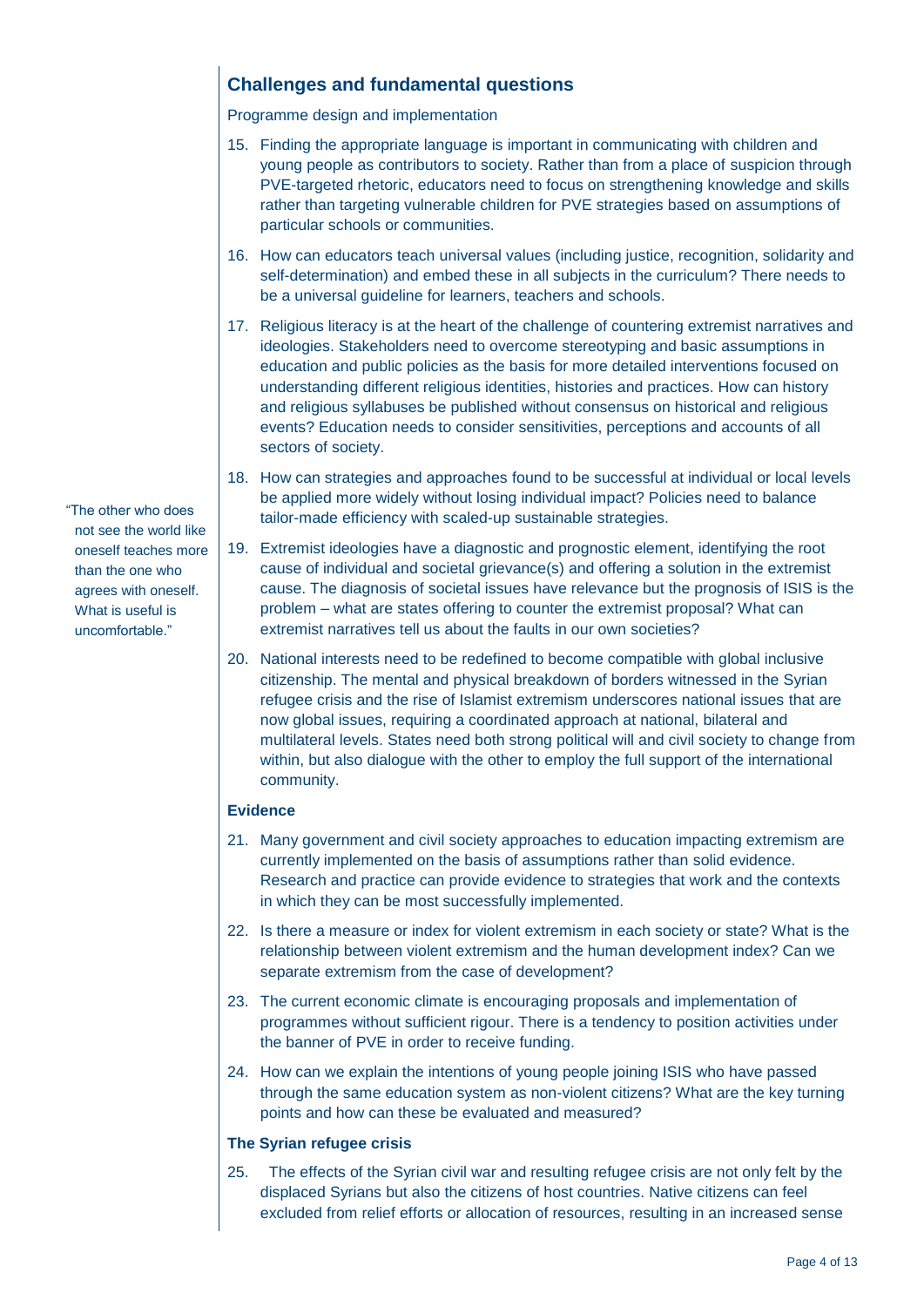of political disenfranchisement contributing to the rise of right-wing ideologies and extremism across Europe.

- 26. UNHCR estimates the average time spent in a refugee or IDP camp is 25 years, so national and international emergency crisis infrastructure is not best placed or equipped to deal with the protracted effects of the refugee crisis. How can stakeholders mitigate the risk factors before progression along the path of extremism?
- 27. Austria has received a vast number of Syrian refugees and is facing the challenge of integrating refugees who will become permanent residents. There are currently 20,000 unaccompanied child refugees receiving an education in Austrian schools, learning the national language and value system to facilitate their integration.
- 28. Lebanon is host to the largest number of Syrian refugees (1.1 million in a total population of 4 million). Lebanon is facing the dual challenge of rising numbers of refugees out of education (approximately 200,000 children) and rising birth rates – there are an estimated 50,000 unregistered births in the last few years. Despite the thousands outside the education system, Syrian children attending Lebanese schools still equal or outnumber their Lebanese peers, stretching limited resources and underlining the need for non-formal education systems to fill the gaps.
- 29. UN agencies provide schooling, transportation and equipment to Syrian refugee children but not Lebanese students. Donors need to visibly invest in native Lebanese children as well as refugees by subsiding registration fees or providing transportation in order to demonstrate the impartiality of resource allocation.
- 30. The issue of temporality inherent in Syrians' refugee status is a significant challenge in providing education in host countries. Educators need to foster inclusion in the host community whilst preserving the children's Syrian national and cultural roots.
- 31. Armed groups provide an opportunity for young people to make a living regardless of their level of education. This is opposed to a national unemployment rate of 35 per cent among Lebanese youth and much higher in refugee communities. States need to provide fulfilling employment opportunities to counter both the ideological and financial appeal of extremist groups.

## **Roles, responsibilities and limitations of stakeholders**

#### **Youth as Agents of Change**

- 32. UNESCO efforts for education in 21st century are moving from 'education' to 'learning' in which the emphasis is on young people as self-learners through observation, research and interaction with teachers as the facilitator. The learner must be at the centre of the process to learn their individual responsibility and impact as a global citizen.
- 33. Young people need to turn from passive receivers of knowledge to active and engaged citizens. Gaining skills for public advocacy is key to driving other young people from extremism. States need to create platforms for young people to work together for the common good of their local and international peers; these platforms can be integrated into formal and non-formal education systems through community service and teaching focused on the value of diversity.

#### **Teachers and educators**

- 34. Parents are the primary agents for their children's education where fundamental beliefs and values are learnt that undergird teaching within schools and universities. The role of state, church and school is an ancillary facilitator in the learning process but should stand at the heart of the wider community to represent values and effect positive change.
- 35. Teachers and community leaders are trusted by young people; the education system needs to build on that trust whilst ensuring teachers have the skills and knowledge to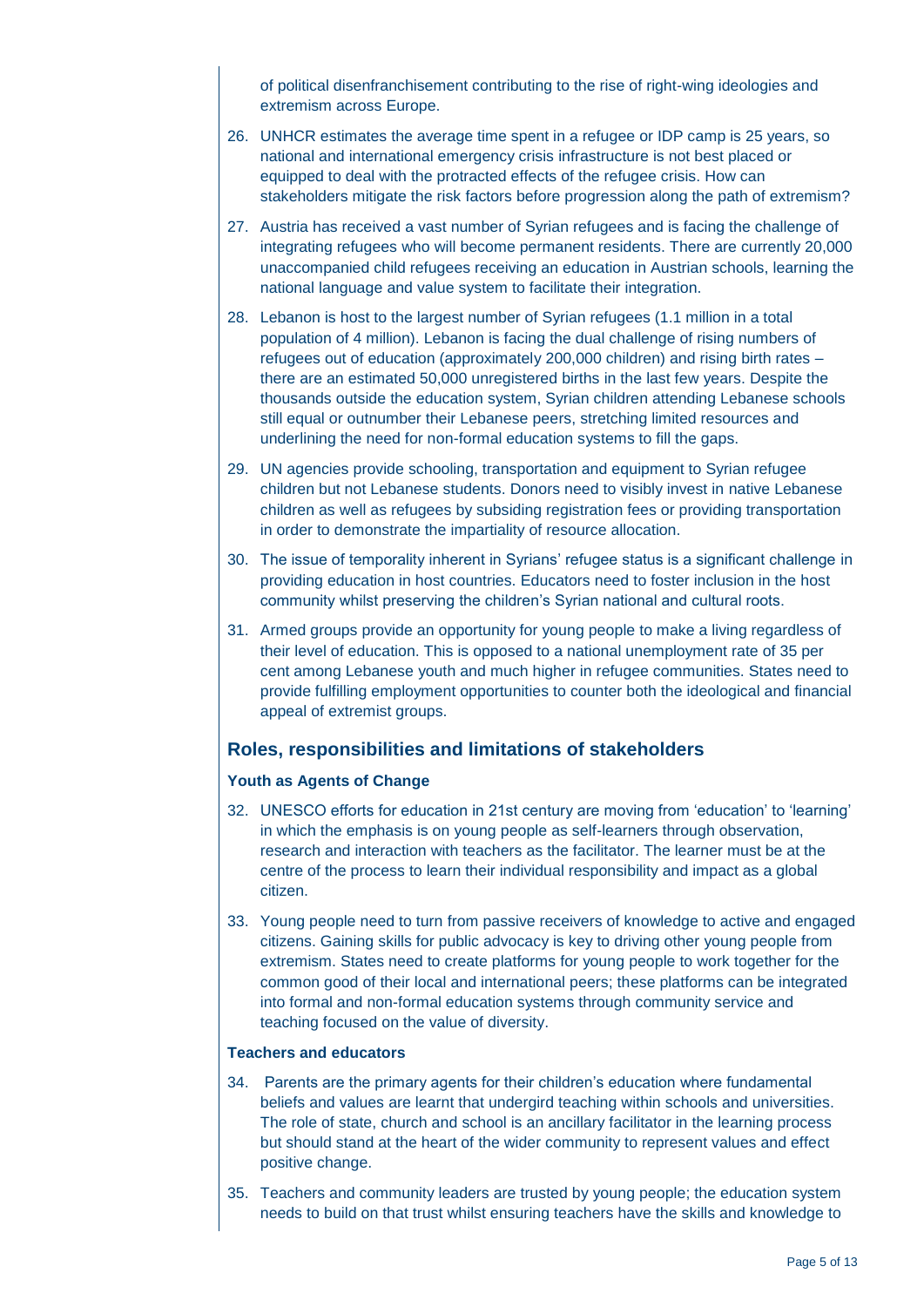manage debate around topical, controversial and sensitive issues without fear of legitimising the language of extremism.

- 36. Educators need to allow learners to express their grievances even if they counter state policies; it is essential not to avoid or disguise realities, which can drive grievances into hate speech and irrational narratives.
- 37. Schools play a vital role in the security and safeguarding of children and in intervening where concerns of radicalisation are raised. How can schools create policies and guidance for teachers to know and understand the multiple signs and signifiers of radicalisation? The UK PREVENT Strategy is often viewed in the binary of 'good' versus 'evil' and 'us' versus 'them'; teachers need to unpick the conflicting language and narratives surrounding extremism and encourage open debate and dialogue among students to express grievances and explore the grey areas of public policy.
- 38. In 2015, the UK government introduced the statutory PREVENT duty for specified institutions, including schools, to pay due regard to the need to prevent people from being drawn into terrorism. Conversely in the Netherlands, there is no such duty; schools do not want to acknowledge suspected cases through fear of negative impact on school attendance. Which is better practice? What is the impact of the Prevent duty on teacher-child-parent relationships?
- 39. In many countries and contexts, limited resources and teacher training manifests in schools struggling to teach basic numeracy and literacy skills to students. How will teachers be able to educate in the more advanced values of inclusive citizenship and skills of critical thinking and problem solving? Teachers need guidance on the course content and pedagogical training to manage controversial issues and promote critical thinking and enquiry.
- 40. Effective educational reform relies not only on political will but also on the will of school leaders and directors to embed proposed strategies and citizenship education and skills within their curricula. Schools are increasingly independent of local authority or state control so each individual educational institution needs to take ownership of reform.

#### **Civil Society**

- 41. Governments need to enable and support civil society to create the right space and voices for action. Non-governmental voices are most credible and can address vulnerable individuals in a genuine approach that focuses on wellbeing rather than security risks.
- 42. Non-formal educational approaches to PVE are inherently local interventions; these can address the needs not being met by the formal sector and target programmes in locations and communities with known vulnerabilities. Non-governmental branding or labelling as 'PVE education' is key to maintaining credibility and legitimacy.
- 43. How can successful local approaches be effectively scaled up without losing their tailored characteristics and promoting an image of international 'brainwashing' from the West?
- 44. Many civil society citizenship education initiatives are currently on-going in formal and non-formal education settings. These include cultural heritage training implemented by UNESCO, and drama therapy funded by DFID and managed by UNICEF working with local NGOS to encourage Syrian refugee children to sing traditional and national songs about their Syrian heritage. Sports competitions and the international Scouts network are also useful platforms to build bridges between host and refugee communities through activities.

#### **Media**

45. Both traditional and social media organisations need to support state strategies for educational reform and understand the purpose of the work rather than providing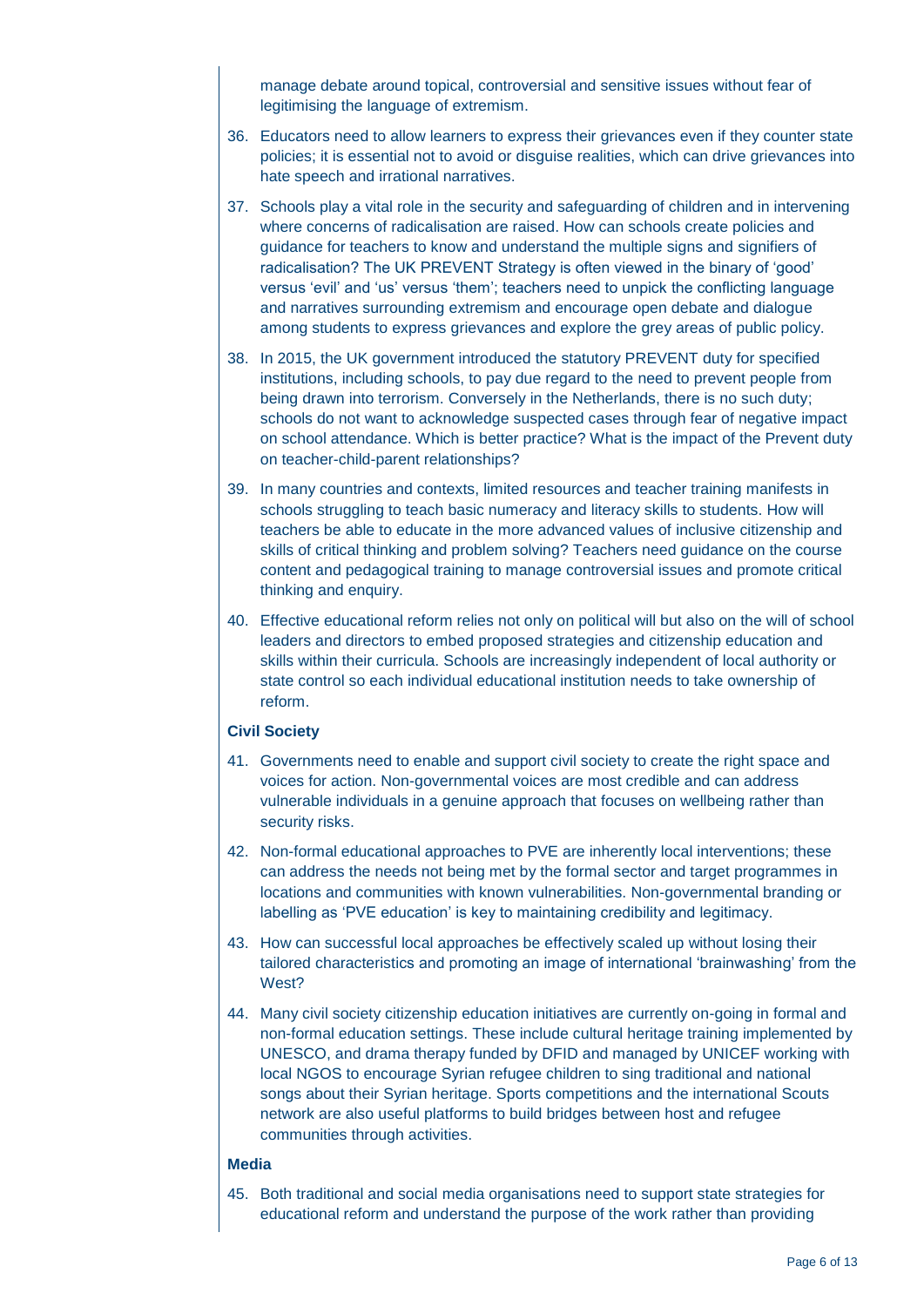space for criticism of state policies and feeding extremist narratives. For example, modification of Arabic language textbooks in Jordan to include fewer Qur'anic verses needs to be reported as a positive change to provide diverse texts for study, rather than encourage criticism of the Ministry of Education.

46. Teachers need to provide digital literacy education and embed skills on the dangers and risks of the Internet within all subjects and courses. However, Internet providers and social media companies need to be aware of their role in enabling and promoting extremism as a key influencer outside the classroom. Companies need to work with governments and civil society to ensure extremist content is removed and effectively countered.

#### **Governments**

- 47. Political will is crucial in implementing educational reform; however, the will of Middle Eastern governments to change education systems to prevent extremism is often doubted due to the fact that certain regimes can benefit from extremism. The Global Campaign for Education has observed that some states' national action plans (NAPs) are prepared by consultants without government ownership or civil society input.
- 48. The concept, philosophy and practice of international relations must change from 'keep the "other" weak and under your explicit or implicit control' to: let the other develop and advance because the benefit of co-operation between equals is now greater. This change would mean that violent extremism would have no grounds to penetrate societies.
- 49. Sustainable Development Goal (SDG) target 4.7 focuses on education for sustainable development and global citizenship, for which governments annually report on progress at state level against various indicators. How can these indicators be used to measure success of initiatives at all levels?
- 50. Top-level politicians need to be brave enough to commit to long-term change and system-strengthening rather than focus solely on short-term low-political wins.
- 51. PVE is a top UK government priority supported by Prime Minister Theresa May. The 2015 UK Counter Extremism Strategy ambitiously aims to tackle all forms of extremism in the UK and internationally and recognises the need to strengthen cohesive communities in building resilience to extremism. The UK CONTEST Strategy is currently being refreshed and is expected to be re-released in late 2016/early 2017 with a new focus on upstream prevention and wider harms against women and minorities, and segregation and hate crimes.
- 52. The UK International Strategy aims to prevent and counter the ideology and impact of extremism that leads to terrorism. This strategy focuses on mobilising the international system to ensure all partners address the issue of extremism and build capacities together. International momentum is championed by the United Nations and the previous UN Secretary General Ban Ki-moon's Plan of Action to Prevent Violent Extremism, which encourages all states to develop NAPs in which education is a key component. Kenya and Somalia have already launched their NAPs and others including Jordan, Pakistan and Tunisia are in the process of development

### **Emerging and best practice: learning lessons and building the evidence base**

- 53. Educators need to find and use unthreatening ways to encourage children to explore their own identity and backgrounds and those of others. Successful methods include extra-curricular activities such as sports, volunteering and community activities with peers from different communities and religious and supported by writers, artists and the media. Examples include British Council's Connecting Classrooms and initiatives by Right to Play and the German National Olympic Committee.
- 54. The British Council Young Arab Voices Project aims to build skills in running and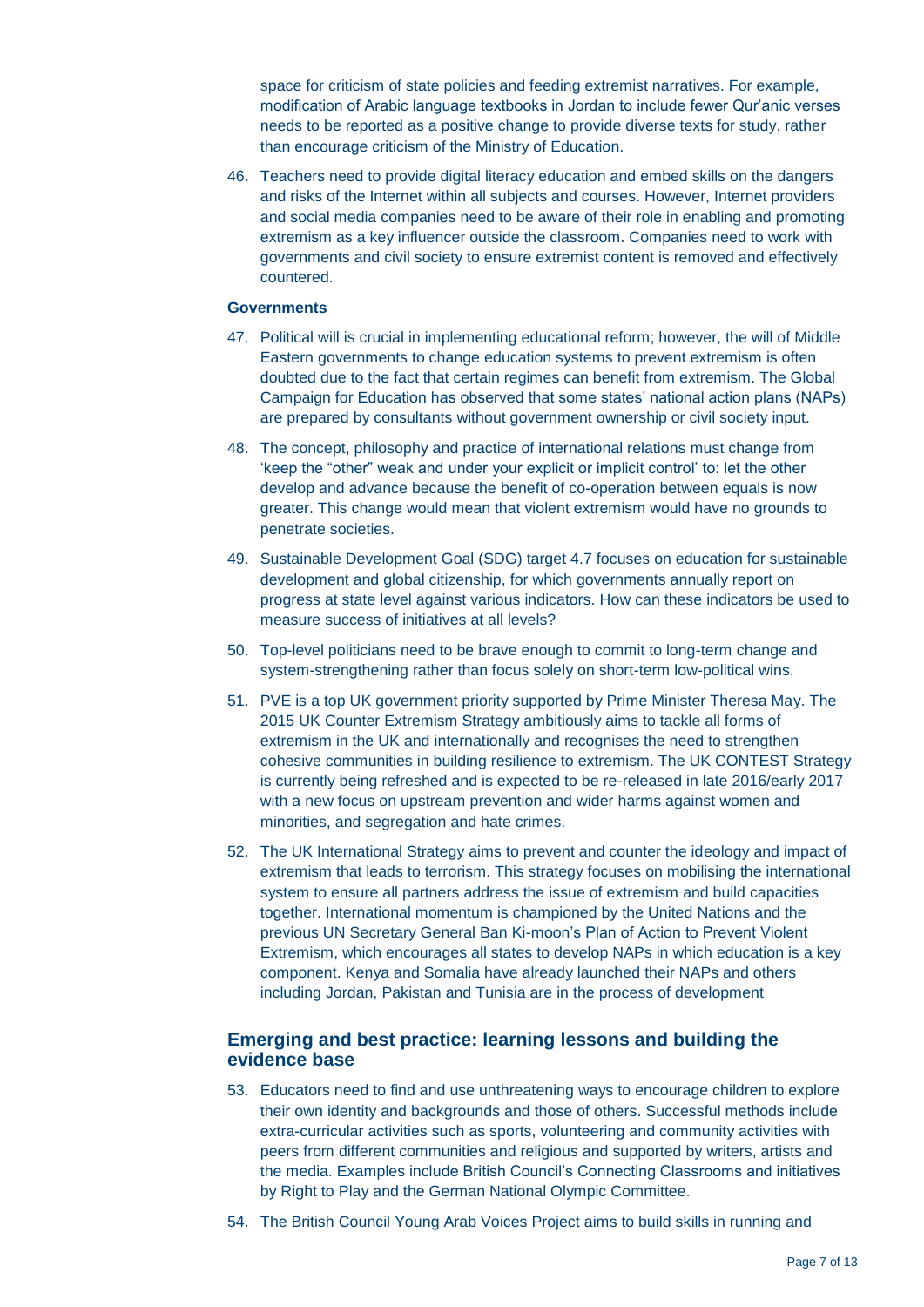managing effective debates and so far has involved over 80,000 young people in the MENA region. The programme depends on establishing partnerships with the education and civil society sectors to ensure children are taught skills absent from formal education curricula. The scheme strengthens social and political engagement and cohesion to counter intolerance through debate.

- 55. British Council Core skills training focuses on developing citizenship education in schools in the MENA region by sharing UK approaches to professional development and leadership. Phase Three will train 2,500 teachers and work in at least 1,000 schools (more than 300 of which are in Lebanon). The monitoring and evaluation (M&E) mechanism has been developed with the National Centre for Education Research to assess the inclusion of six core skills within the curriculum: critical thinking, collaboration, creativity, citizenship, digital literacy, and student leadership.
- 56. Since 2009, the British Council Active Citizens programme has involved more than 100,000 people in social development training to enhance acceptance of other communities. A limitation is the reach of the project in its primary attraction to individuals who are already self-motivated and open to the training. However, the British Council are now looking to target programmes in more vulnerable areas including pilots in Tunisia, Lebanon and Morocco.
- 57. The Tony Blair Fair Foundation's Generation Global project trains and equips teachers to ensure children are educated in dialogue, critical thinking and religious, cultural and digital literacy. Throughout its seven years the project has trained 7,000 teachers in 2,500 schools in over 30 countries. The programme drives open-mindedness and results vary in different schools and according to socio-political contexts, highlighting that education cannot be conducted in a vacuum. Its 'Essential for Dialogue' Resources are freely available and aim to give students the tools to build societies that welcome diversity and encourage an open minded and inclusive approach. Each chapter includes theory and practical activities to develop and practice the skills of dialogue in the classroom.
- 58. Former Education Secretary Nicky Morgan launched the Educate Against Hate website, providing a collection of quality-assured resources to support teachers in educating against extremism. This supports the UK Department for Education guidance on education to safeguard against extremism:
	- Political leadership Schools do not work in a vacuum but need to ensure legitimacy in their work and reinforcement of education by support from government and wider society.
	- Comprehensive framework The UK has a definition of extremism that encompasses all violent and non-violent forms and all opposition of values of democracy and respect for others' freedom and beliefs. This is underpinned and reinforced by the UK Equality Act and citizenship and religious education forming part of the national curriculum in secondary schools.
	- Schools' role in safeguarding children Children are at risk of radicalisation and schools have a duty to protect against threats such as violence, criminality and including extremism. This includes online grooming and radicalisation; schools have a duty to educate children in online safety and digital literacy.
	- Monitoring education standards Ofsted (Office for Standards in Education, Children's Services and Skills) frequently inspects schools to evaluate effectiveness and impact of education in spiritual, cultural and social development.
- 59. The Austrian government has provided German language, municipal and democracy practice education to Syrian refugees, which is reinforced by interactive dialogue with Austrian policymakers and citizens. Moreover, the use of arts and culture to build resilience and build a sense of belonging in a new environment is crucial in the early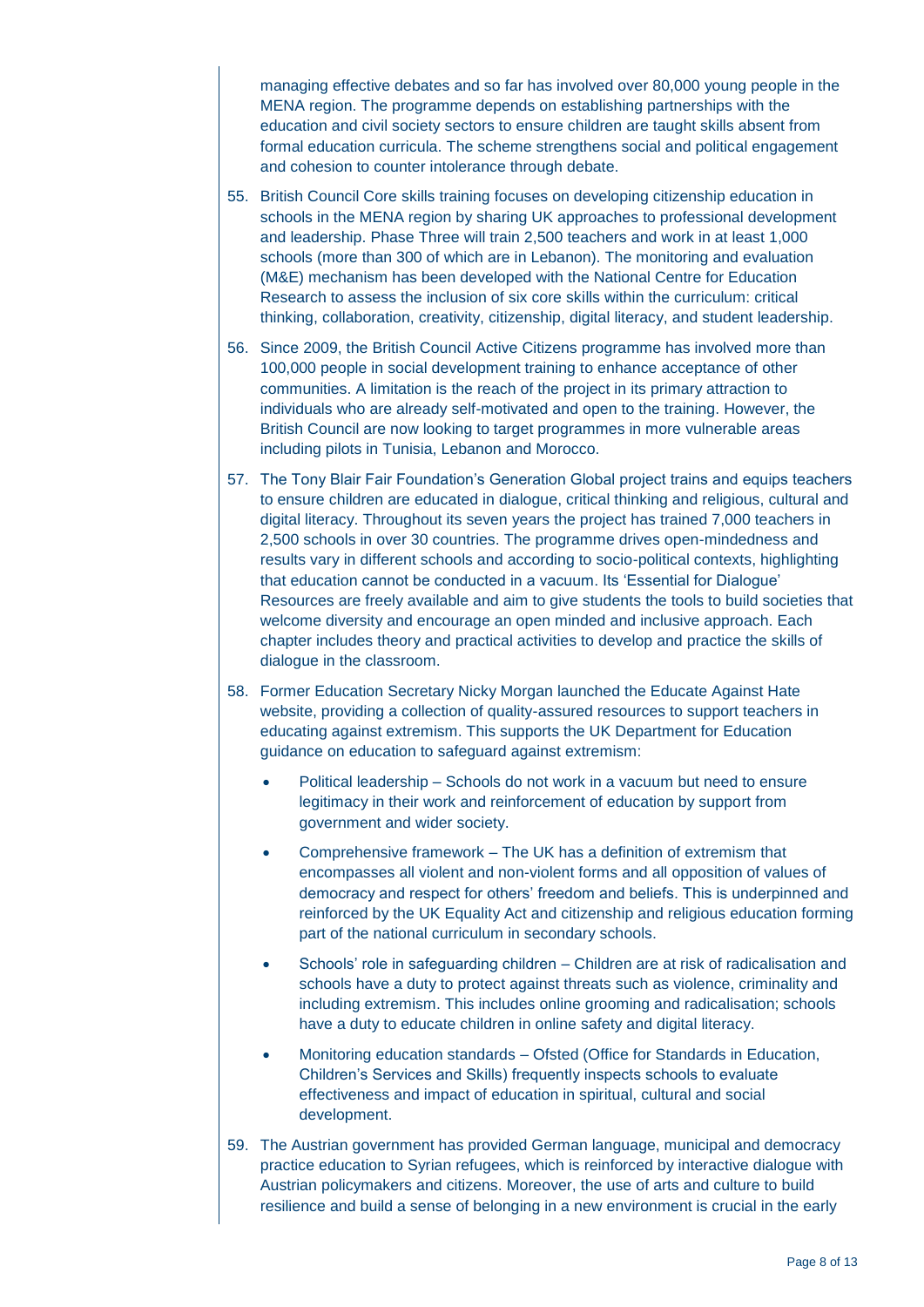stages of refugees' settlement in Europe. In structures where language learning and applications for a work permit are lengthy processes it is important to use creativity to provide a foundation for belonging and inclusivity. Despite its secularity, the Austrian government is also organising religious education in schools, providing inter-religious training to teachers from all faiths to answer questions on all faiths and beliefs.

- 60. The Council of Europe, in collaboration with educators, has drafted a legal framework on global education as a reference for ministries and has organised a series of conferences to set out the strategy, which focuses on the development of NAPs, curricula reform and outreach.
- 61. The Council of Europe also provides online courses on human rights, intercultural dialogue and democratic citizenship using theoretical and practical approaches and assessing both individual and collective assignments.
- 62. The World Organisation of the Scout Movement is the largest international non-formal education organisation. Its Messengers of Peace programme focuses on the need to improve dialogue skills to discuss and identify forms of peace. The central and strategic emphasis is on bringing scouts from refugee, IDP or vulnerable backgrounds to learn about dialogue and dynamics of identity. Through recognition of diversity of identities within and among scouting groups, children recognise unity within the identity of a scout, which transverses national, religious and cultural identities.
- 63. The Adyan Foundation's 'National Charter for Education on Living Together in Lebanon: in the framework of inclusive citizenship embracing religious diversity' has become the guiding document for the current educational reform implemented in Lebanon; it underlines the need to balance Lebanon's cultural and religious diversity with shaping its national identity. The Adyan Foundation, in collaboration with University College London and the Hedayah Centre in Abu Dhabi, is also in the process of finalising a white paper on 'Interreligious Collaboration and policy making in addressing radicalization and violent extremism.'
- 64. The previous government in Lebanon lacked a cross-government strategy to inclusive citizenship education; in operation since 2014, RACE (Reaching All Children with Education) is Lebanon's first education response strategy to the Syrian refugee crisis. The Lebanese government has since developed a further two national initiatives: Lebanon Crisis Response Plan (LCRP), whereby ministries annually report on progress of response to the education needs of Syrian refugees in Lebanon, and the Subsidized Temporary Employment Programme (STEP).
- 65. The Hedayah Centre in Abu Dhabi is currently trying to promulgate ideas on best practice in CVE, creating a platform for sharing of information and examples of best practice to be more accessible for stakeholders in security and education sectors.
- 66. Since in the series of bombings in Casablanca in 2004, the Moroccan Ministry of Religious Affairs has reformed the training and supervision of imams and mosques in Morocco. Religious figures are now civil servants, licensed by the state and qualified to degree level by a national seminary. Imams are now able to study for an Americanstyle Master of Arts degree in Islamic Studies at Al Akhawayn University. This includes a year of English-language teaching and courses in history of religion, critical thinking and writing, popular culture and digital media literacy to address both traditional and modern issues of religion and society. This pilot study of religion from the perspective of the social sciences and humanities rather than from the perspective of theology or religious doctrine has the potential to be transferred outside Morocco.
- 67. UNESCO is finalising 'A Guide for Policy Makers on Preventing Violent Extremism through Education'. It has also recently produced a UNESCO 'Teacher's Guide on the Prevention of Violent Extremism.'
- 68. The Association for Citizenship Teaching 'Building Resilient Project' has involved teachers in schools across England developing innovative Citizenship teaching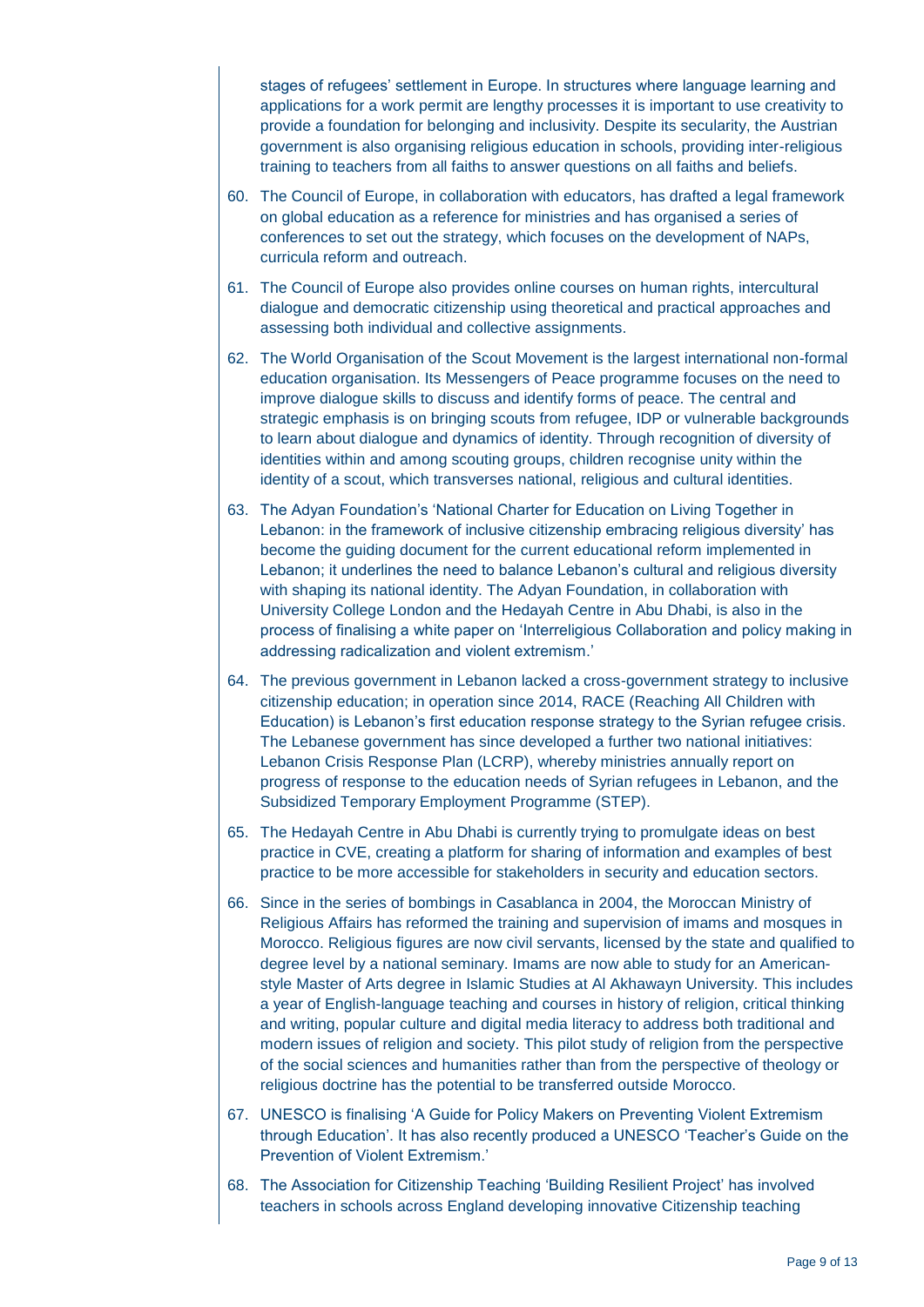strategies to build young people's criticality and resilience to extremism and being drawn into terrorism. The outcomes of the project, funded by the Home Office Prevent Innovation Fund, include Citizenship teaching resources for Key Stage 3, with lesson plans and schemes of work, accompanied by short teacher films and case studies.

## **Recommendations, proposals and commitments**

- 69. In order to provide an engaging counter or alternative narrative to extremism stakeholders need to positively radicalise education as an outlet for activism built on the foundational values of human dignity, solidarity, diversity and rights of others. All stakeholders, including communities, teachers, and families, are part of the solution.
- 70. States need a holistic approach to the Syrian refugee crisis; most refugee families cannot afford the costs of transportation and stationary or the time for children to not be working to support their families. It is not sufficient to provide school places for Syrian children but donors need to fund and provide for incentives, such as free transportation, meals and learning materials.
- 71. Education of Syrian refugee children needs to also provide psycho-social support, as well as knowledge and core skills, in order to deal with post-war trauma, including PTSD, and provide a referral system for children to see specialists and counsellors who can address issues that have an adverse on a child's wellbeing and ability to learn.

#### **Proposals from working groups**

- 72. Government departments need to accept other voices and approaches both within and outside government, though, for example, partnership with PricewaterhouseCoopers on the Girls' Education Challenge and effective sharing of data among stakeholders.
- 73. The role of the citizen journalist should be promoted and facilitated by social media.
- 74. Increasing connectivity across schools, either through exchange programmes or web twinning where physical exchange is not possible.
- 75. Full use of the court system to challenge harmful practices in schools to reinforce messaging and teaching against hate – including banning of bullying and corporal punishment.
- 76. Enhanced multilingualism and extra-curricular activities such as community service are useful tools to create space for dialogue and facilitate interaction within and among different communities and their varying religious, social and cultural practices.
- 77. The volume of documentation on best practice needs to be managed effectively for stakeholders to be able to directly and easily access guidance and models which can be implemented in varying contexts. Governments and organisations need to find a way to resource the arranging, sifting and organisation of cases and information into useable portions.

#### **Participants' commitments and pledges**

- 78. The Institute for Strategic Dialogue's (ISD) Strong Cities Network has planned regional workshops in South East Asia, the Balkans and Africa, providing an effective dissemination tool for information. ISD can commit to allocating a session of each regional workshop to the issue of inclusive citizenship and the role of municipalities.
- 79. Establish a collaborative working group between the Institute for Strategic Dialogue (ISD) and the Tony Blair Faith Foundation (TBFF) on refugees and education.
- 80. ISD is exploring partnership with Adyan Foundation on expanding the YouthCAN network in Lebanon in 2017.
- 81. The Association for Citizenship Teaching (ACT) will develop tools to promote advocacy for young people to confront extremism; develop a manifesto for communities to build resilience; share ideas about community service with colleagues;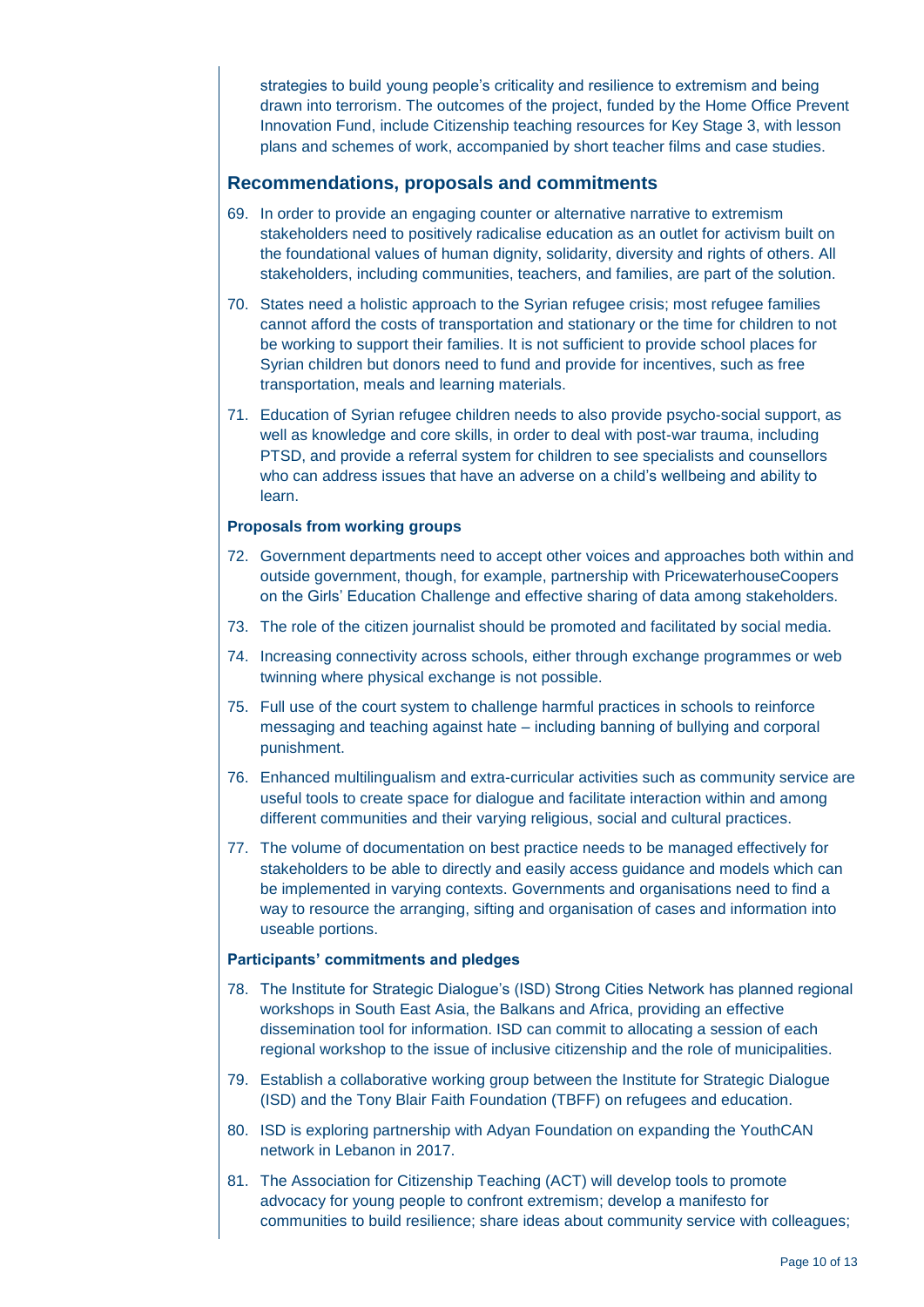and consider developing a short paper and frameworks to better articulate critical thinking and problem solving.

- 82. Adyan Foundation proposes to partner with Wilton Park on a future conference for bridging between political discourse and educational philosophies.
- 83. The UK Foreign and Commonwealth Office (FCO) and the Campaign for Popular Education (CAMPE) in Dhaka will ensure the NGO Consortium in Bangladesh are plugged into the work of the Global Community Engagement and Resilience Fund (GCERF).
- 84. The Ministry of Education in Pakistan proposes to revise history books and other reading material in broader curriculum reform; introduce extra-curricular activities in schools especially in conflict zones; and train teachers how to educate children to build resilience against violent extremism.
- 85. The UK FCO commits to ensure the British High Commission in Pakistan is in contact with the Minister for Human Rights; support an expansion of Hardwired Global's teacher training projects in Lebanon and Pakistan; disseminate National Action Plans on PVE on a web platform in the FCO; fund the Hedayah Centre-led Task Force on NAPs; invite Adyan Foundation to present its White Paper on 'Interreligious Collaboration and policy making in addressing radicalization and violent extremism' at the Global Counter-Terrorism Forum Working Group on CVE in March 2017; encourage the British Embassy and Ambassador in Beirut to support cross-sector education with the World Organisation of the Scout Movement with the Lebanese Ministry of Education.
- 86. The UK Department for Education will fund the dissemination of the outcomes of government-funded projects with ACT on citizenship teaching and making curriculum and teachers' CPD resources freely available.
- 87. CAMPE commits to work with civil society organisations in South Asia to share and disseminate best practices; ensure decision-makers listen to the stories and opinions of young people; and motivate Community Watch groups to work with local authorities for building resilience to violent extremism.
- 88. The British Council and Institute for Strategic Dialogue commit to exploring how to bring young people into civil society and municipality dialogue in target cities and countries to build resilience; and identify a web platform for stakeholders to upload curricula course materials and other guidance for teacher training in core skills and citizenship.
- 89. The TBFF and the Federal Ministry for Europe, Integration and Foreign Affairs in Vienna will explore delivery of trauma services.
- 90. The FCO, TBFF and CAMPE will aim to advance The Global Commitment on Education Against Extremism through regional organisations.
- 91. The Lebanese government will mainstream and embed values of citizenship based on the UNESCO teachers guide in pre- and in-service training of teachers, hoping to reach 5,000 teachers in 2017.
- 92. The British Council intends to organise two/three events or Youth Dialogues with Wilton Park and other partners on how to build resilience among young people; and will revise and republish a research paper drawing the links between resilience, citizenship skills and pedagogy more clearly.
- 93. Hardwired Global proposes to find ways to collaborate on imam training for education that supports resiliency; work with teachers and the Ministry of Education in Lebanon on new educational initiatives; and support a Wilton Park conference with the Austrian Federal Ministry for Europe, Integration and Foreign Affairs on trauma and education.
- 94. PricewaterhouseCoopers intends to share best practice of PwC projects in working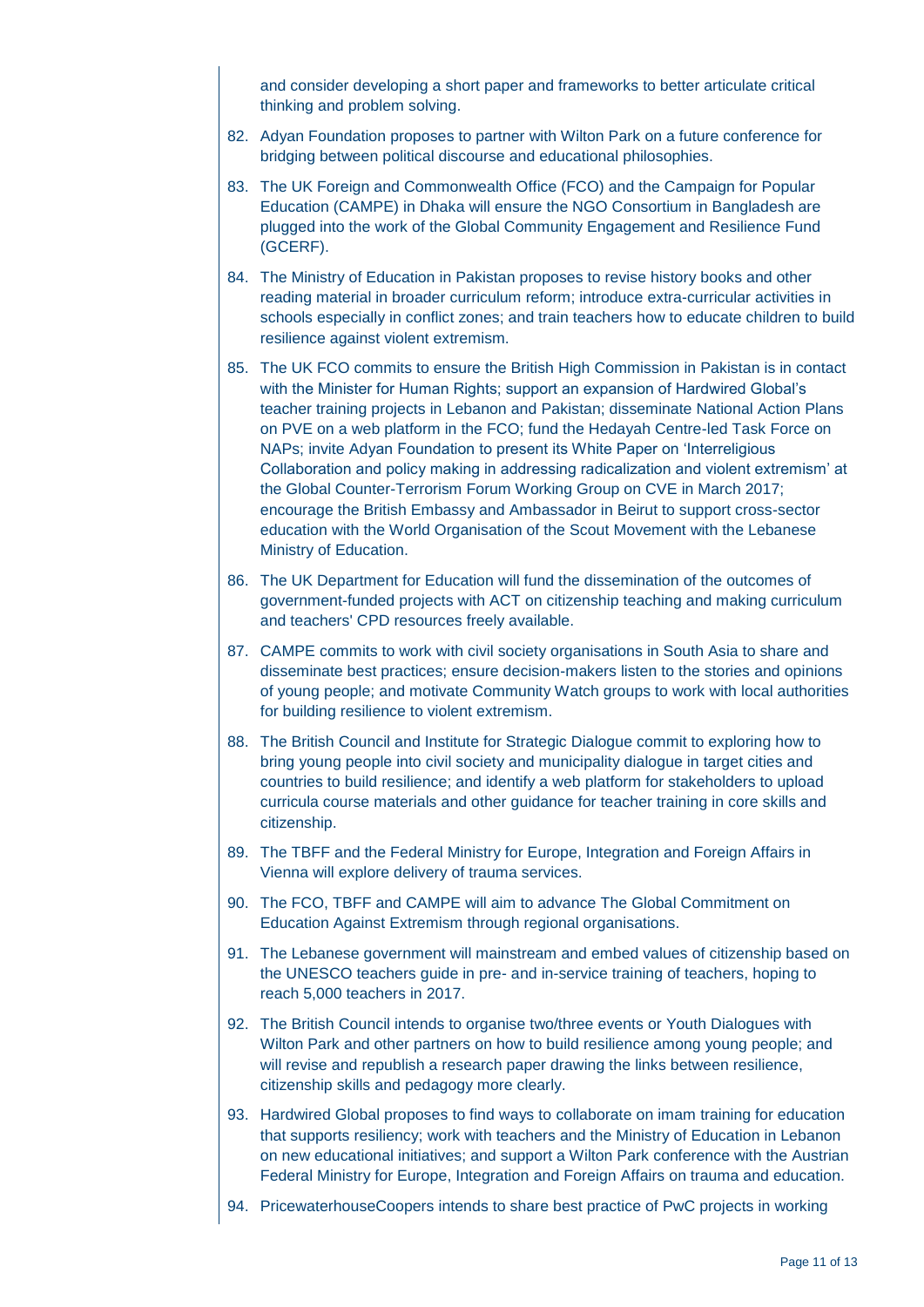with communities to counter negative stereotypes and promote education; share PwC's developing methodology on measuring behaviour change with the Austrian government; and support the development of a madrassa curriculum which includes critical thinking and scrutiny of Islamic texts.

- 95. The Council of Europe will explore potential synergies with the Adyan Foundation and the British Council on training youth leaders and formal and non-formal educators in the field of democratic and global citizenship and intercultural and interfaith dialogue.
- 96. The Centre for Research and Evaluation in Muslim Education (CREME) at University College London will focus on developing conceptual clarity underpinning educational discourses; continue to introduce philosophy as school subject; re-think the teaching and learning of Islamic traditions, and intra-religious diversity; and write children's books promoting intra-religious diversity.

## **Conclusion**

- 97. Education does have a powerful ideological impact on social attitudes and worldviews; though education is not sufficient in explaining causation of extremist beliefs, provision of development aid to improve and reform education will continue regardless as an end in itself. However, the correct form and quality of education may marginally increase individual and collective resilience against extremist narratives and ideologies.
- 98. Teachers need skills and knowledge in active listening, dialogue, collaboration, belief and adoption of human rights to address the issues and challenges faced by children in the Middle East.
- 99. Educators can build children's resilience to extremism through strengthening values, skills and knowledge, including in inclusive citizenship, religious literacy, media literacy, universal human rights and understanding of local and regional and international history.
- 100. A key challenge is to successfully scale-up effective locally targeted interventions to national and international levels whilst maintaining a tailored approach that considers social, cultural, religious and political contexts. Approaches need to be evaluated through robust M&E mechanisms to ensure quality, effectiveness and impact. Selfsustainability of strategies is vital to their success. Strategies must therefore include and draw on parents, educators, civil society and the private sector at all stages in the process.
- 101. In the current political climate, problems and hazards are fast moving and reform is often slow to design and implement. State and civil society approaches need to ensure rapid impact to address immediate challenges without eroding the focus on long-term issues.

#### **Gina Vale**

Wilton Park | February 2017 - This report was revised on Tuesday 4 April 2017

Wilton Park reports are brief summaries of the main points and conclusions of a conference. The reports reflect rapporteurs' personal interpretations of the proceedings – as such they do not constitute any institutional policy of Wilton Park nor do they necessarily represent the views of the rapporteur.

Should you wish to read other Wilton Park reports, or participate in upcoming Wilton Park conferences, please consult our website www.wiltonpark.org.uk

To receive our e-newsletter and latest updates on conferences subscribe to <https://www.wiltonpark.org.uk/newsletter/>